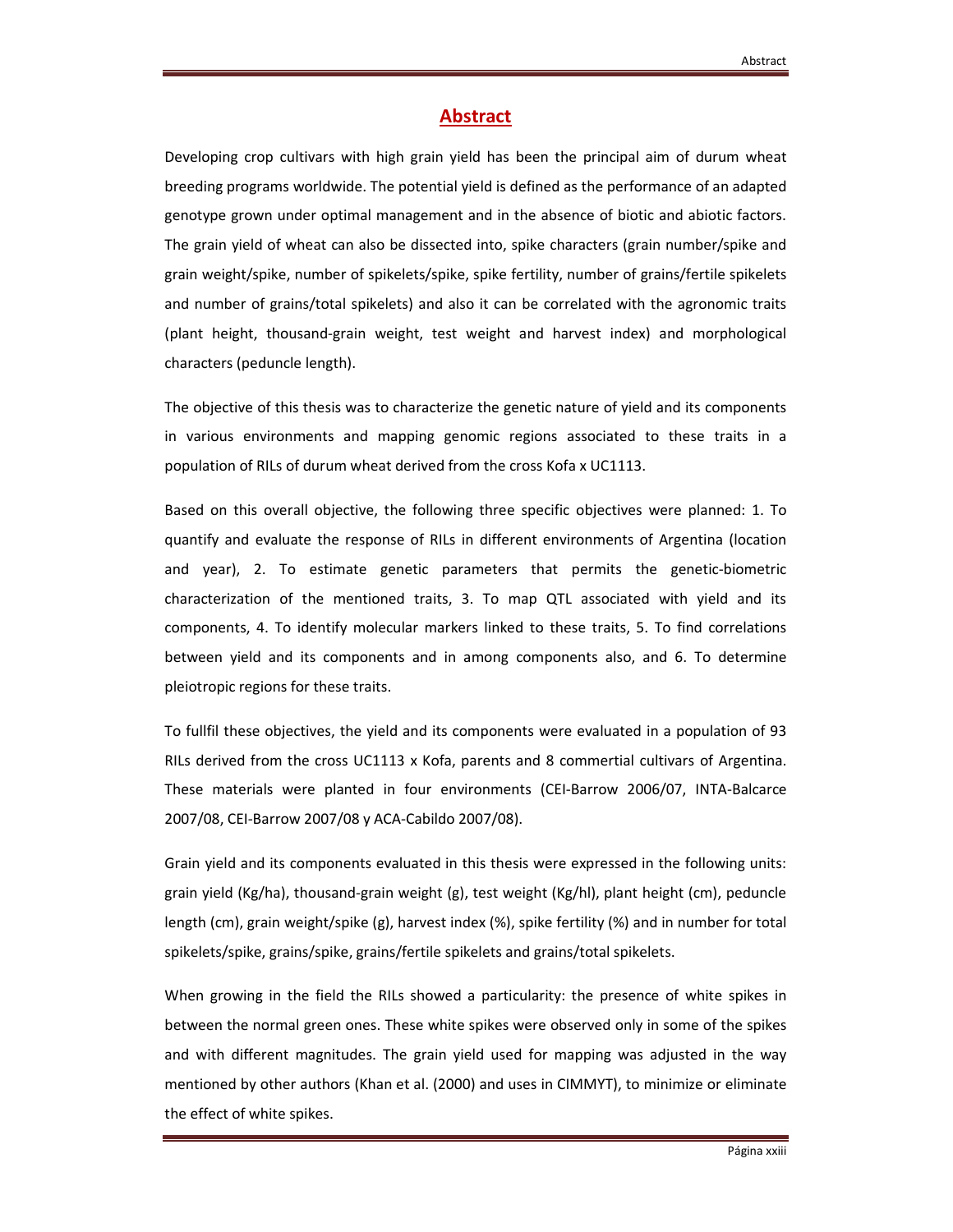The phenotypic data of RILs showed a bi-directional transgressive inheritance for all the characters in all environments. According to Shapiro-Wilk test ( $\alpha$  = 0.05) the distribution of frequencies of phenotypic values obtained (yield and its components for each environment) were normal in all the environments for most of the characters. The distribution was completely normal in all environments for the characters, plant height, total spikelts/spike and grain weight/spike, partially normal (from one to three environments) for the characters thousand-grain weight, test weight, peduncle length, number of grains/spike, number of grains/total spikelets, harvest index, spike fertility and number of grains/fertile spikelets. However, the character grain yield was not distributed normally in none of the environments considered.

The phenotypic variance for the characters number of grains/spike, grain weight/spike, thousand-grain weight, test weight, plant height, peduncle length, number of total spikelets/spike and number of grains/total spikelets, had a higher genetic component than the environmental one. This resulted in a high heritability for these characters. Spike fertility and number of grains/fertile spikelets showed the phenotypic variance more affected by the environment than from the genotype in two of the four environments. However, for grain yield, the phenotypic variance was highly influenced by the environment, higher than genotype one in majority of environments. The Genotype x Environment interaction resulted highly significant for all the characters, indicating that the differences in the characters among different genotypes are not the same in different environments.

The significant LOD threshold values for all the characters were calculated for each environment and on average of all by using the 1000 permutations test and was considered around 3 for all the characters. The threshold values for different characters ranged between 2.0 (spike fertility) and 3.4 (grain yield).

A total of 74 significant QTL and 36 probable QTLs were found for grain yield and its components. The significant QTL found in this thesis were: 5 for grain yield; 7 for number of grains/spike; 4 for grain weight/ spike; 8 for thousand-grain weight; 5 for test weight; 7 for plant height; 8 for peduncle length; 5 for harvest index; 6 for number of total spikelets/spike; 6 for spike fertility, 5 for number of grains/fertile spikelets and 8 for number of grains/total spikelets. The probable QTL were: 4 for grain yield; 3 for number of grains/spike; 5 for grain weight/ spike; 3 for thousand-grain weight; 4 for test weight; 2 for peduncle length; 5 for harvest index; one for number of total spikelets/spike; 2 for spike fertility, 6 for number of grains/fertile spikelets and one for number of grains/total spikelets.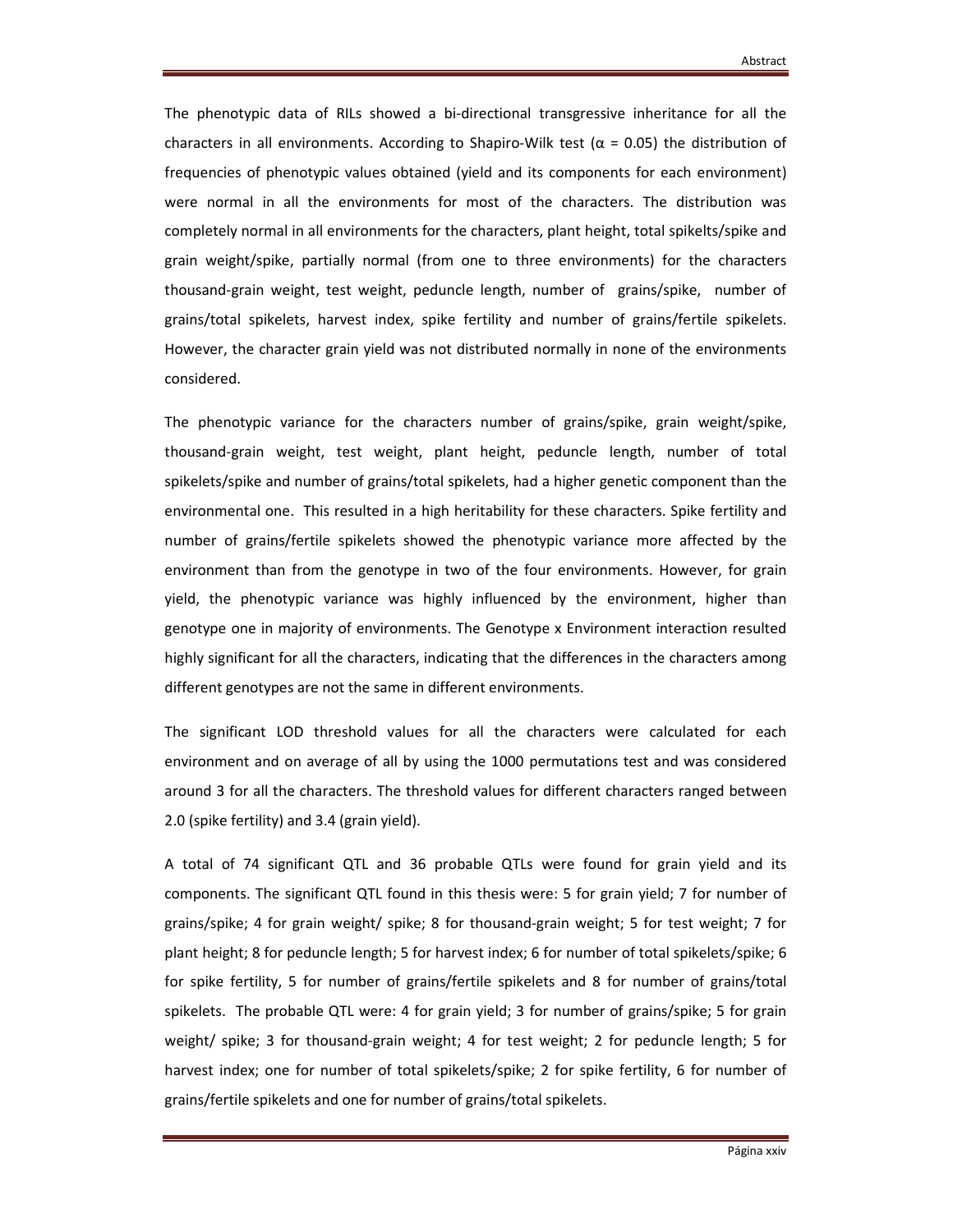In total, 80 new QTL (60 significant & 20 probable) were found for grain yield and its components. The new QTL were: 2 for grain yield; 7 for number of grains/spike; 5 for grain weight/ spike; 5 for thousand-grain weight; 7 for test weight; 3 for plant height; 10 for peduncle length; 8 for harvest index; 5 for number of total spikelets/spike; 8 for spike fertility; 11 for number of grains/fertile spikelets and 9 for number of grains/total spikelets. A less number of stable QTL were found for each character. The number of stable QTL for each character was: one for number of grains/spike; one for test weight; 5 for plant height; 4 for peduncle length; 3 for number of total spikelets/spike and one for number of grains/fertile spikelets. The number of probably stable QTL for each character was: one for grain yield; one for grain weight/ spike; 3 for thousand-grain weight; 2 for harvest index; 2 for spike fertility and one for number of grains/total spikelets.

The phenotypic variation for each character was in the following ranges: grain yield (9.67% to 27.51%). thousand-grain weight (9% to 42.01%). test weight (7.95% to 34.53%), plant height (8.41% to 45%), peduncle length (6.12% to 40.6%), harvest index (7.9% to 28%), number of total spikelets/spike (8% to 32.5%), number of grains/spike (8.35% to 24.6%), grain weight/ spike (8.54% to 22.4%), spike fertility (7.33% to 15.4%), number of grains/fertile spikelets (8.2% to 27.75) y number of grains/total spikelets (7.15% to 23%).

The additive effect for each character was in the following ranges: grain yield (109.9Kg/ha a 335.4Kg/ha), thousand-grain weight (0.60g to 1.46g), test weight (0.24Kg/hl to 0.56Kg/hl), plant height (1.55cm to 3.73cm), peduncle length (0.62cm to 1.63cm), harvest index (0.005% to 0.014%), number of total spikelets/spike (0.20 to 0.41), number of grains/spike (0.63 to 1.43), grain weight/ spike (0.03g to 0.07g), spike fertility (0.009% to 0.025%), number of grains/fertile spikelets (0.03 to 0.07) y number of grains/total spikelets (0.03 to 0.08).

For the character white spikes 7 significant and 4 probable QTLs were found. This character severely affected the grain yield and its components. There were 4 stable QTL for this character. This character showed a high heritability, ranging from 90-98% with an average of 94%. The phenotypic variance was found in a range of 3.03% to 24.45%. The additive effect ranged from 1.13% to 3.63%. Both the parents contributed favorable alleles for this character. The variety Kofa affected on the chromosomes 1B, 2B, 3A and 5A. The line UC1113 provided alleles over the chromosomes 3B, 5B and 7A.

UC1113 carried positive alleles for most of the characters like grain yield, number of grains/spike, grain weight/spike, thousand-grain weight, test weight, harvest index and number of grains/total spikelets. Those characters where both parents contributed with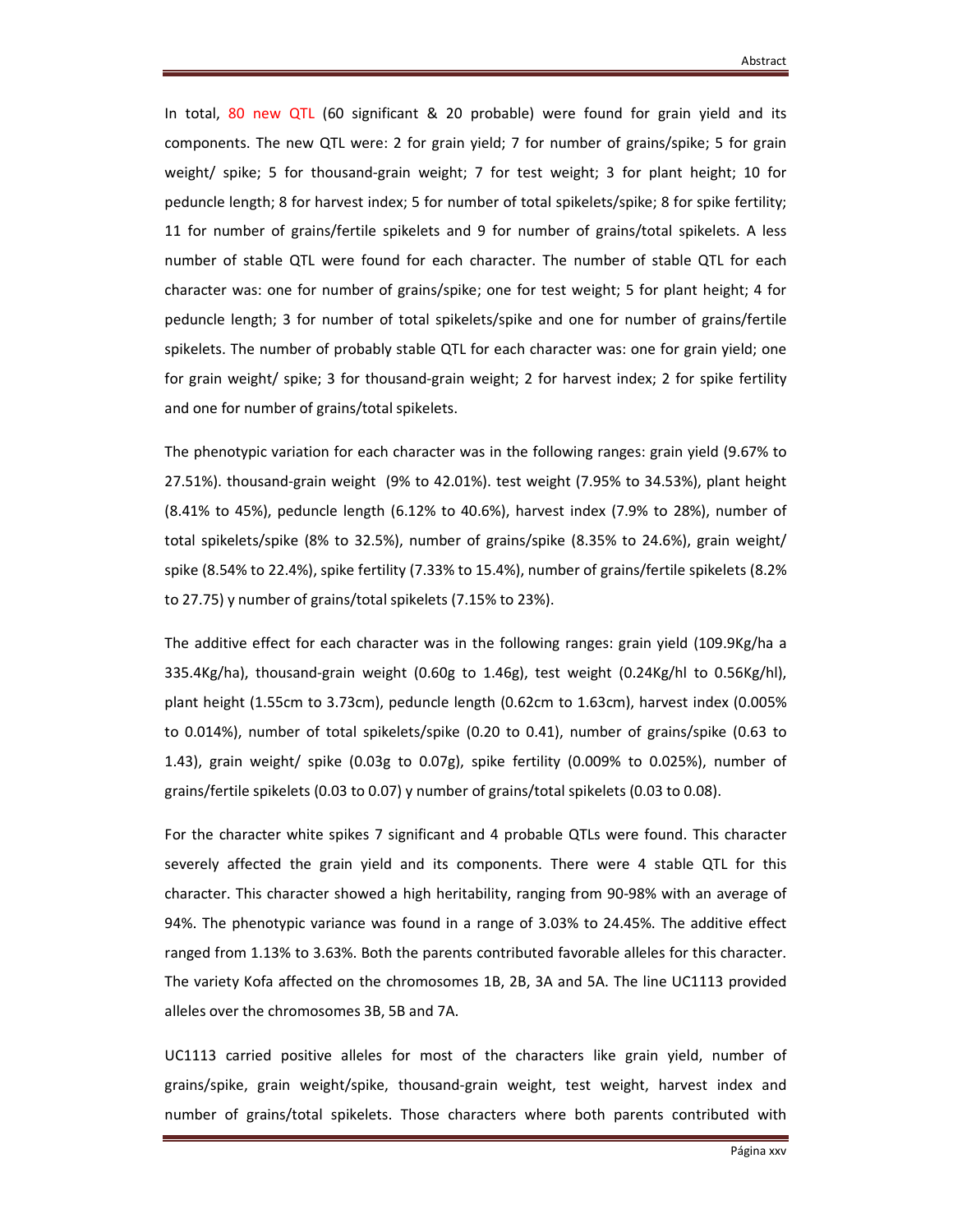favorable alleles were, plant height, peduncle length, number of total spikelets/spike, spike fertility y number of grains/fertile spikelets. As mentioned earlier, for the majority of QTL found, the favorable allele was inherited from UC1113 being the favorable parent for grain yield.

Pleiotropic regions or co-localization of various characters were found in different environments and in average of the environments. The chromosomes showing pleiotropic regions for most of the characters were: 2B associated with the marker *wmc361*, 3A associated with the marker *ksm28*, 3B associated with the markers *gwm493*, *barc147* y *cfd79*, 4A associated with the markers *gwm265* y *wmc258*, 4B associated with the marker *ksm62* y 5A associated with the marker *gwm126*. The plant height and peduncle length showed a stable association between them.

The correlation analyses showed highly significant correlations between different components of grain yield. Number of grains/spike and grain weight/spike showed a high positive correlation with grain yield, and also, they were correlated with all the other yield components. In addition, the characters correlated with some of the yield components in all environments, were: grain yield with grain number/spike, grain weight/spike y number of grains/total spikelets; 1000-grain weight with grain weight/spike; plant height with peduncle length, grain weight/spike y spike fertility; peduncle length with plant height y grain weight/spike; harvest index with grain number/spike, grain weight/spike, spike fertility, number of grains/fertile spikelets y number of grains/total spikelets; number of total spikelets/spike with grain number/spike y grain weight/spike; grain number/spike with grain yield, harvest index, number of total spikelets/spike, grain weight/spike, spike fertility, number of grains/fertile spikelets y number of grains/total spikelets; grain weight/spike with grain yield, 1000-grain weight, plant height, peduncle length, harvest index, number of total spikelets/spike, grain number/spike, spike fertility, number of grains/fertile spikelets y number of grains/total spikelets; spike fertility with plant height, harvest index, grain number/spike, grain weight/spike y number of grains/total spikelets; number of grains/fertile spikelets with IC, grain number/spike y grain weight/spike y number of grains/total spikelets with grain yield, grain number/spike, grain weight/spike, spike fertility y number of grains/fertile spikelets.

The direct or indirect selection for these components can increase the potential yield in durum wheat. The character white spikes showed negative correlations with all the yield components, and therefore the affected RILs should not be included in breeding programs.